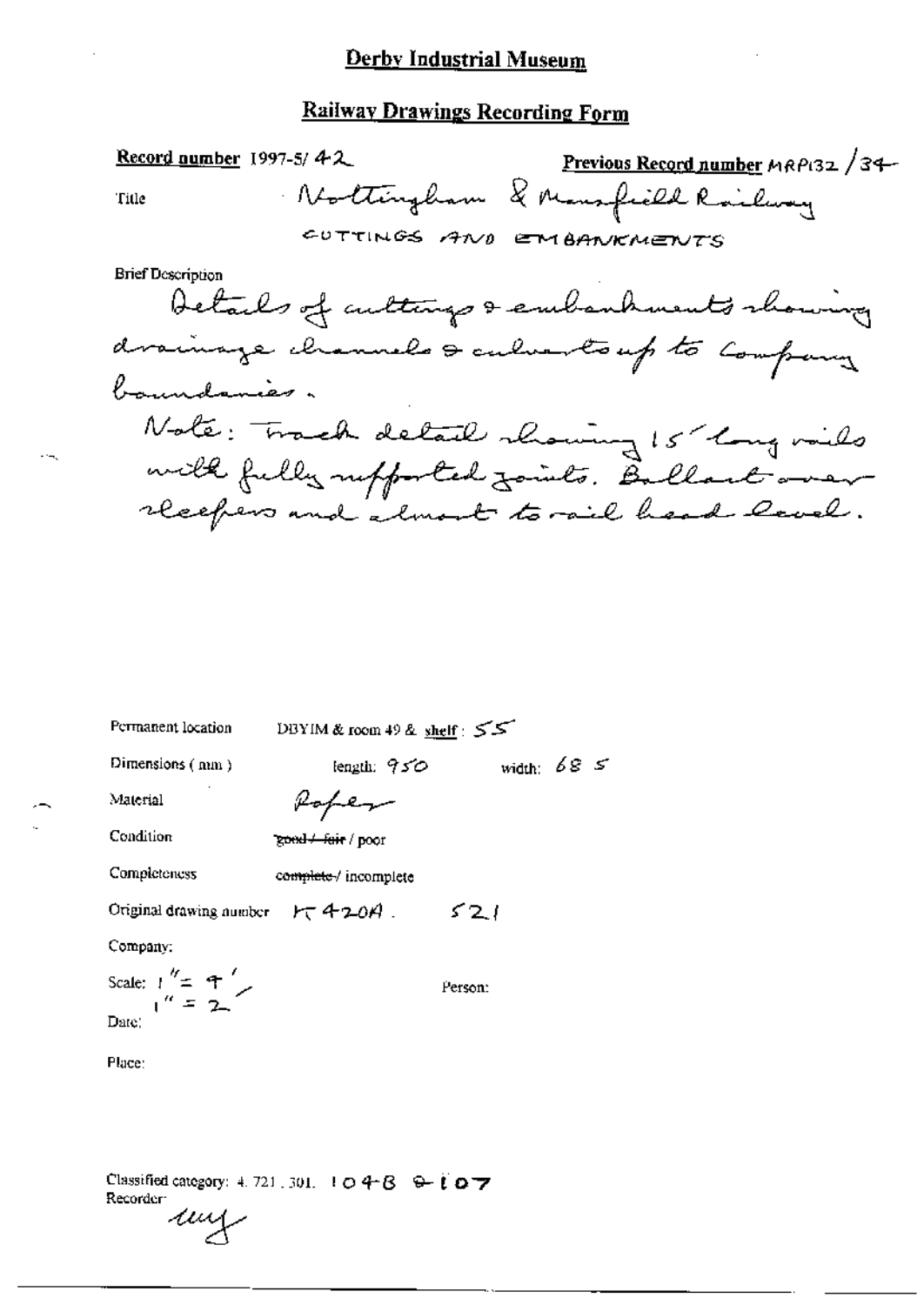## **Railway Drawings Recording Form**

Title

Previous Record number MRP132/34 Record number 1997-5/ $43.0$ Nottingham & Maurfield Railway FLELD GATES AND FENCING

**Brief Description** 

Delails of Fence gales, Footpoll gate, Fencing & Approach Roads.

| Permanent location    | UBYIM & room 49 & shelf : $55$            |              |
|-----------------------|-------------------------------------------|--------------|
| Dimensions (mm)       | length: $970$                             | width: $690$ |
| Material              | fufen-                                    |              |
| Condition             | good / fair / poor                        |              |
| Completeness          | complete / incomplete                     |              |
|                       | Original drawing number $N_0$ 7, $K$ 420A |              |
| Company:              |                                           |              |
| Scale: $1'' = 2^{-1}$ | Person:                                   |              |
| $\rm{Date}$ :         |                                           |              |
| Place:                |                                           |              |
|                       |                                           |              |
|                       |                                           |              |

Classified category: 4, 721, 301, 104-B & 107 Recorder:  $\mu$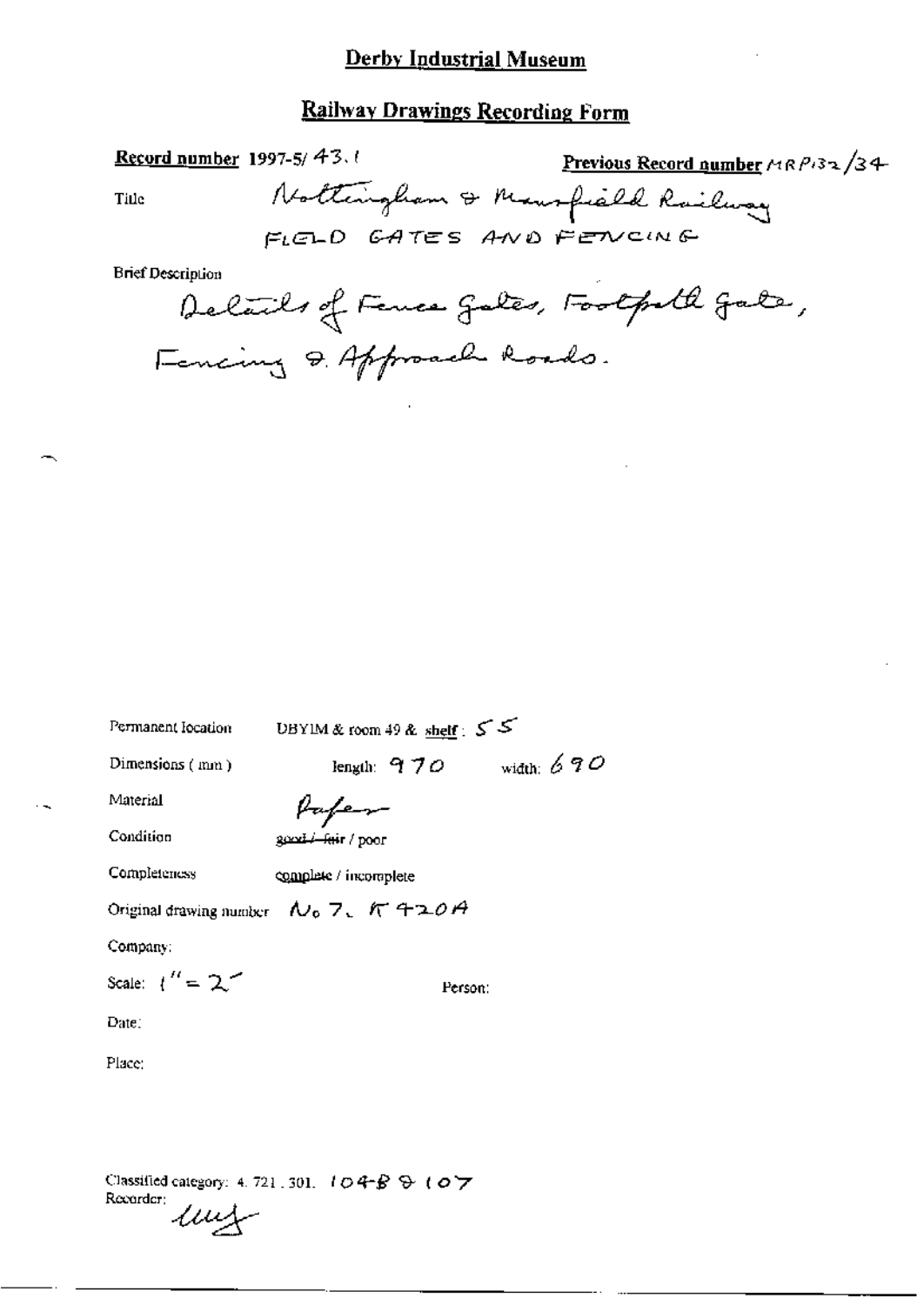Record number 1997-5/ $43.2$ Previous Record number MRP132/39-Nothingham & Mansfield Railway Title ROAD CROSSINGS

**Brief Description** 



Permanent location

DBYIM & room 49 & shelf: 5

Dimensions  $(mn)$ 

length:  $970$ width:  $670$ 

Material

Paper

Condition

good fair / poor

Completeness complete / incomplete

Original drawing number  $N_0$  4,  $\pi$ 420A

Company:

Scale:  $1'' = 4$ 

Person:

Date:

Place:

Classified category: 4, 721, 301, ii Q 午 B 9 1 0 7 Recorder: My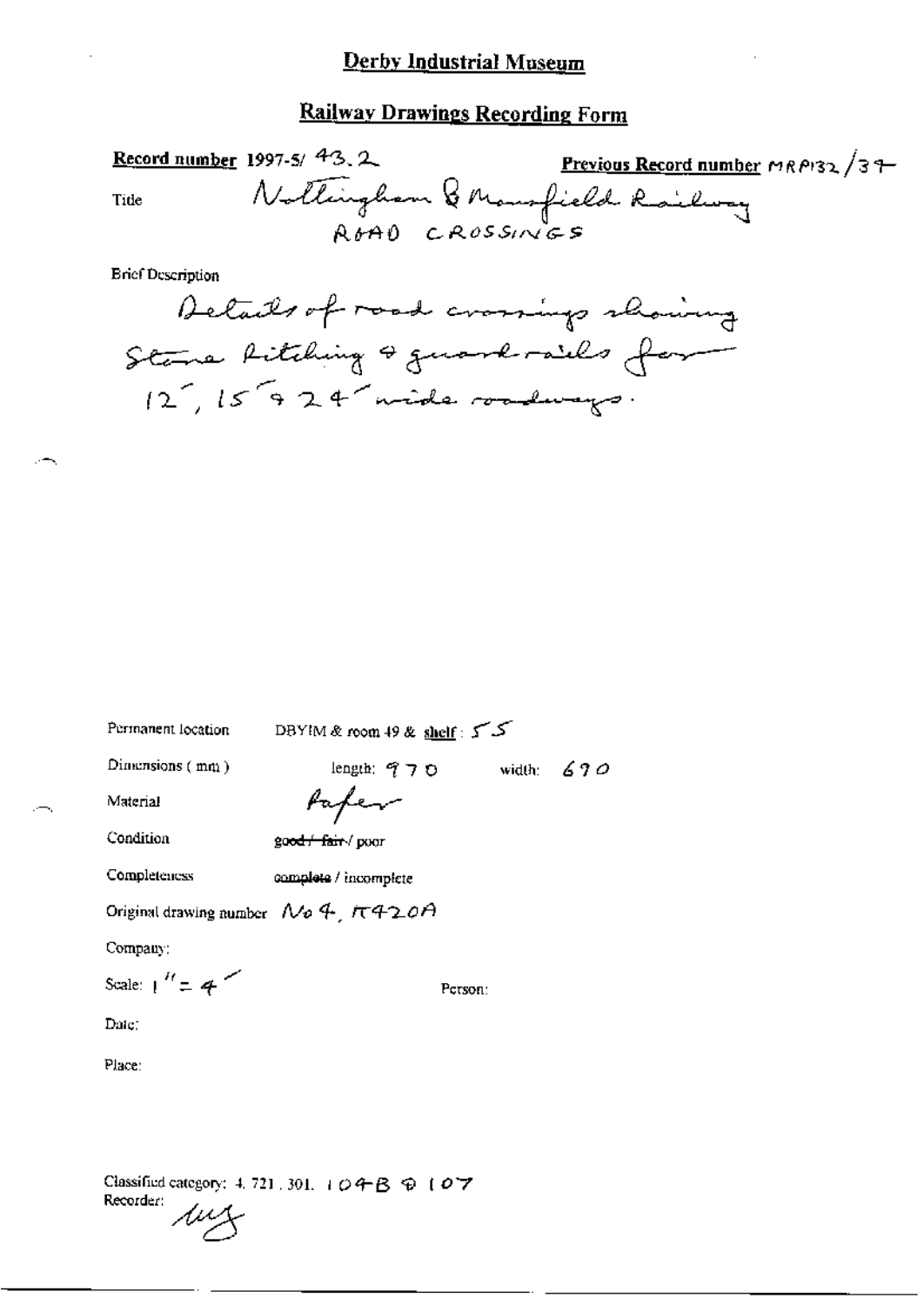Title

97-5/43.3 Previous Record number MRP132/37

CROSSING GATES

**Brief Description** 

Record number 1997-5/ 43.3

| Permanent location | DBYIM & room 49 & shelf : S |
|--------------------|-----------------------------|
|--------------------|-----------------------------|

Dimensions (mm)

length:  $970$  width:  $690$ 

Person:

Material

 $p_{of}$ 

Condition

good / fair / poor

Completeness complete / incomplete

Original drawing number  $K420A$ 

Company:

Scale:  $1^{\prime\prime}$  = 2 fevrewal Date:

Place:

Classified category: 4, 721, 301,  $t \circ 4 - \circ 6 + t \circ 7$ Recorder:

my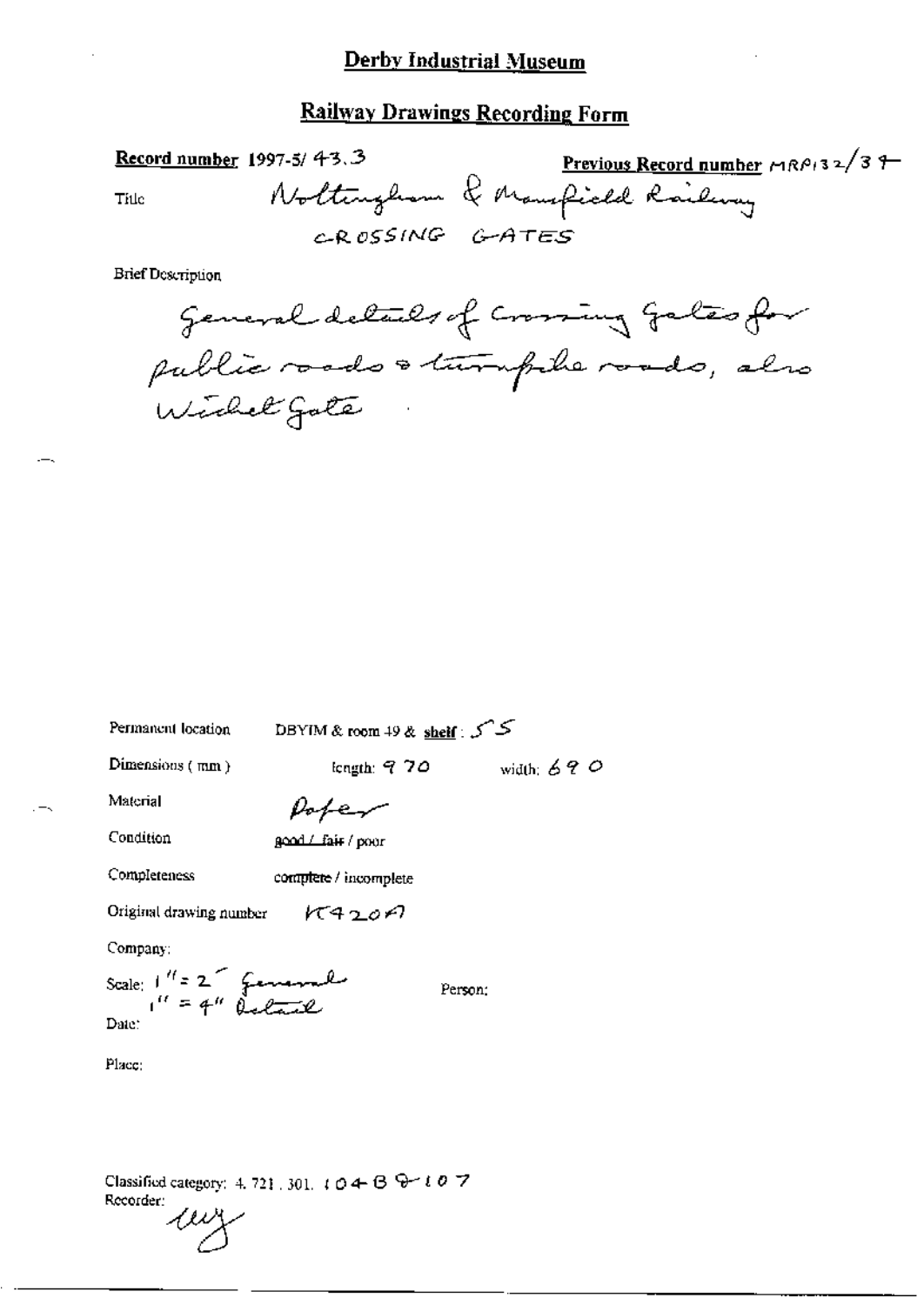# **Railway Drawings Recording Form**

| Record number 1997-5/43.         | <u>Previous Record number</u> $MRP/32/34$               |
|----------------------------------|---------------------------------------------------------|
| Ti⊔e                             |                                                         |
|                                  | Nottinghom & Monsfield Railway<br>Jote for Rublic Roads |
| Brief Description                |                                                         |
| Detail of Road gate swichel gate |                                                         |
| for 16 wide mod                  |                                                         |

Permanent location

DBYIM & room 49 & shelf: 55

Dimensions  $(mn)$ 

length:  $660$  width:  $500$ 

Material

good / fair / poor

Condition

Completeness complete / incomplete

Original drawing number  $N_{\theta}$  6  $\pi$  420A

Company:

Scale:  $\binom{r}{r}$  = 2

Person;

Date:

Place:

Classified category: 4, 721, 301,  $(0.4B + 0.7$ Recorder:

my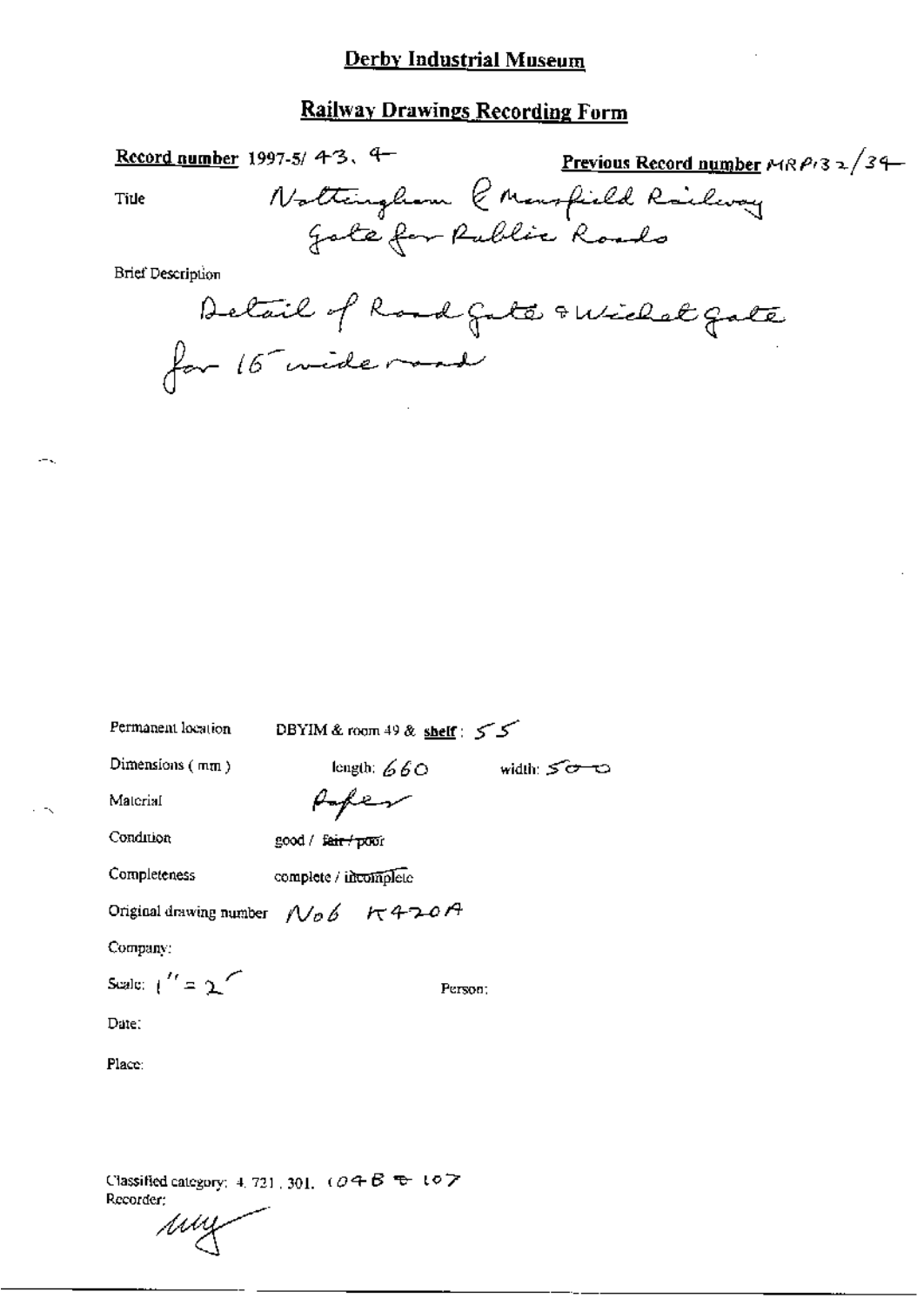## **Railway Drawings Recording Form**

Record number 1997-5/70

<u>Previous Record number</u>  $MRP/3 \ge \sqrt{67}$ 

Title

SUTTON IN ASHFIELD

**Brief Description** 



| Permanent location                                           | DBYIM & room $49$ & shelf: $57$     |              |
|--------------------------------------------------------------|-------------------------------------|--------------|
| Dimensions (mm)                                              | $\textrm{length:}$ $1690$           | width: $660$ |
| Material                                                     | Paperon fabric                      |              |
| Condition                                                    | good / fair / poor                  |              |
| Completeness                                                 | complete / i <del>ncomplete</del> " |              |
| Original drawing number $\forall$ 20, 33, $\forall$ ( $\cup$ |                                     |              |
| Company: $M R$                                               |                                     |              |
| Scale: $t'' = 40$                                            | Person:                             |              |
| Date: March 1884                                             |                                     |              |
| Planc:                                                       |                                     |              |
| Sultan - Ashfild                                             |                                     |              |

Classified category: 4, 721, 301, 1 077 Recorder:  $\mu u$  8/4/1997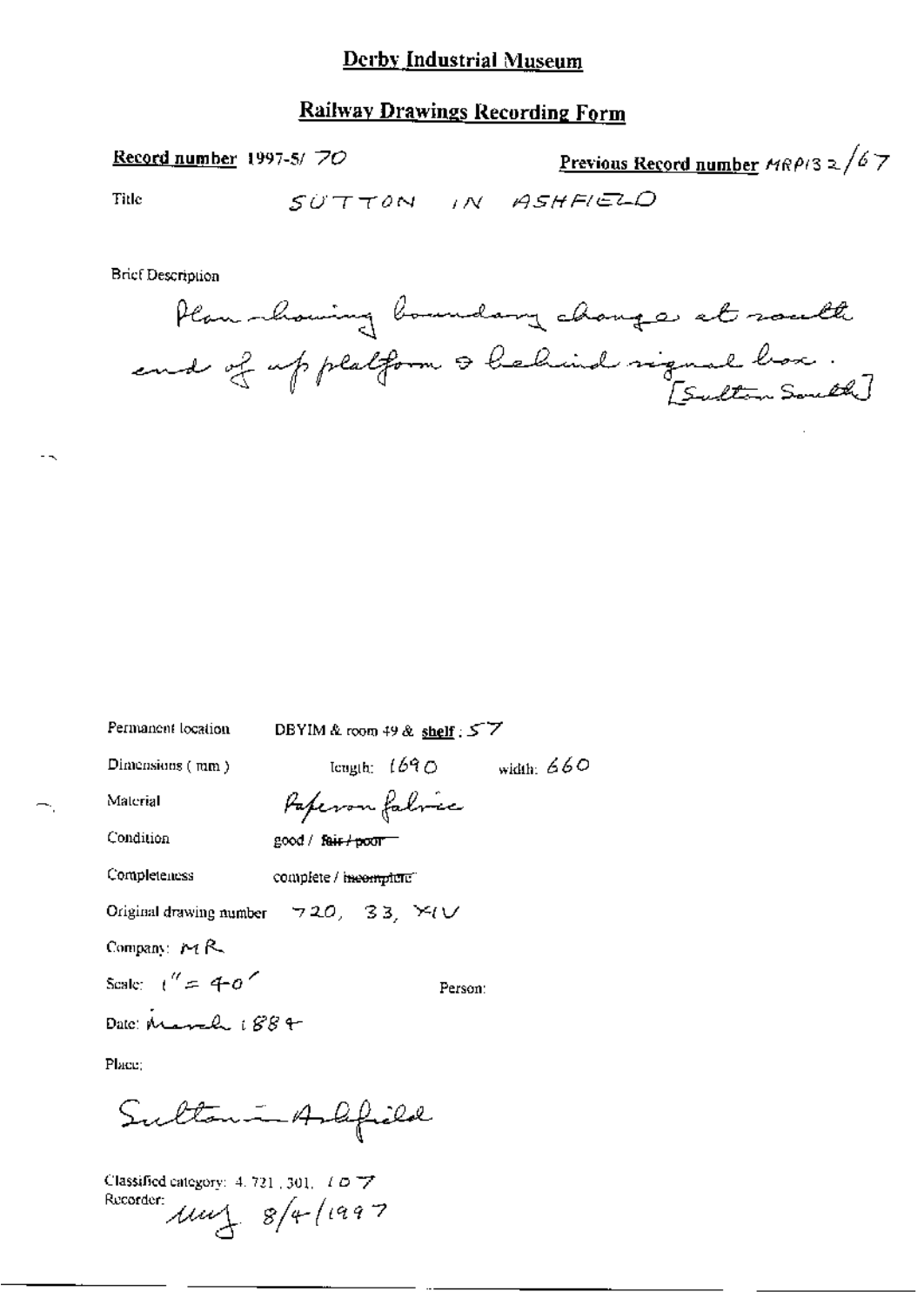Previous Record number  $r(\mathcal{R}^p)$  3  $\mathbb{Z}/20$ Record number 1997-5/20.2 Title SUTTON-IN-ASHFIELD BRANCH CONTRACT PLAN -SESSION 1890 **Brief Description** black ind tracing of proposed route from Sutton Station to Sutton in Ashfield. Parcile of Sutton in Adfield. Landowners: UHeathcota, Many Hodghiuson. Trunters of rettled estates of Bule of Portland.

| Permanent location                     | DBYIM & room 49 & shelf: $54$                  |
|----------------------------------------|------------------------------------------------|
| Dimensions $(mn)$                      | length: $775$<br>width: $5^{\prime}$ ( $\circ$ |
| Material                               | Tracing oboth                                  |
| Condition                              | good / <del>fair / po</del> or                 |
| Completeness                           | complete / incomplete                          |
| Original drawing number                | 700                                            |
| Company: M R.                          |                                                |
| Scale: $\int_{0}^{t} = 3 \cdot 156$ CH | Person:                                        |
| Dura:                                  |                                                |

Dule)

Place:

Sulton in Ashfield

Classified category: 4, 721, 301, (108 @ 107 Recorder: um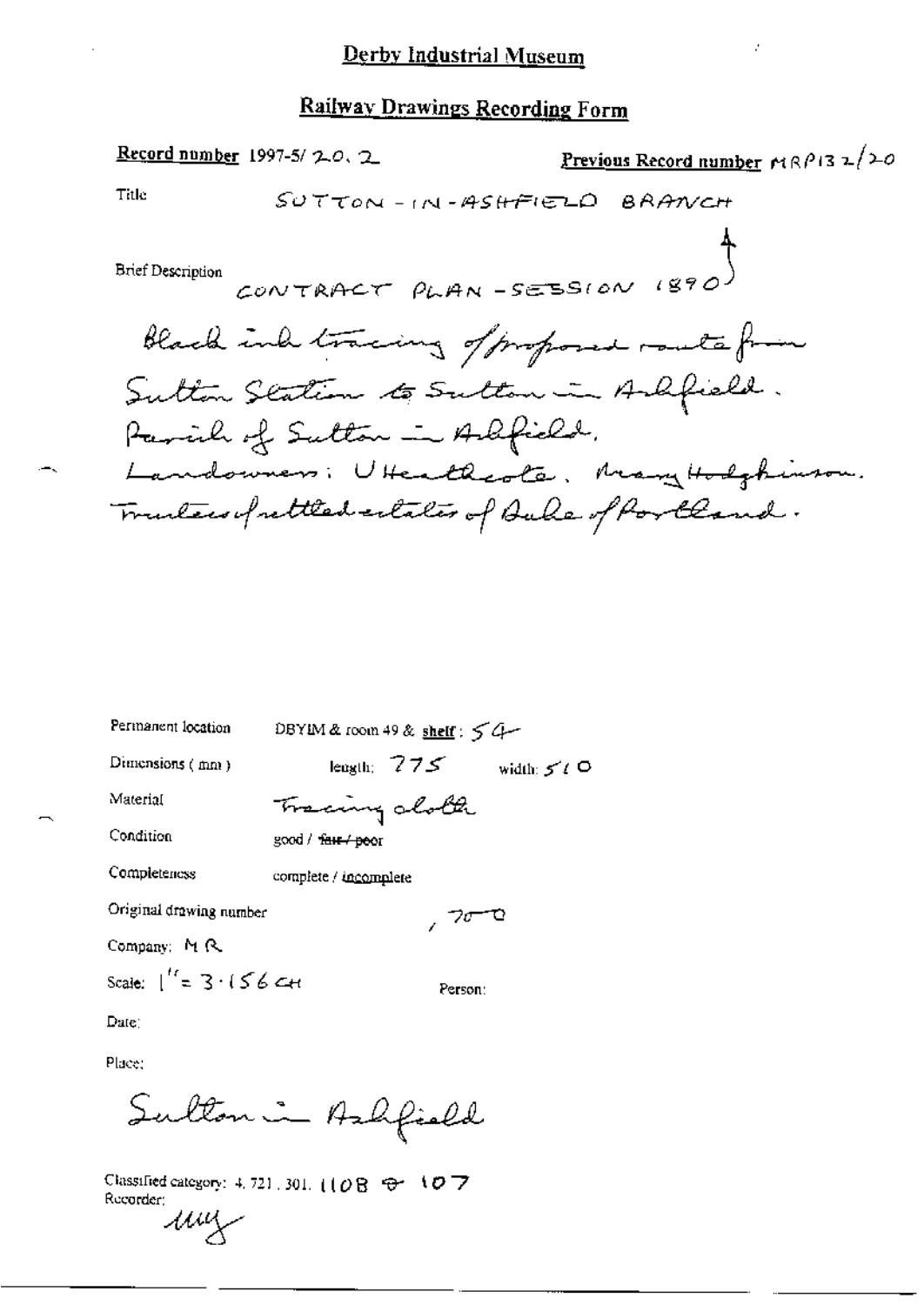Record number 1997-5/ $20.1$ 

Previous Record number  $\triangle R$  P+32/20

Title

SUTTON IN ASHFIELD BRANCH

**Brief Description** 

DBYIM & room 49 & shelf:  $54$ Permanent location

Dimensions (mm)

length:  $105C$  width: 410

Material

Paper

complete / incomplete =

Condition

Completeness

good / Laie+poor

Original drawing number

Company: M R

Scale:  $1'' = 3.156$  CH

Person:

, 700

Date:

Place:

Sutton in Ashfreed

Classified category: 4, 721, 301,  $(10.6 - 7)$ Recorder:

un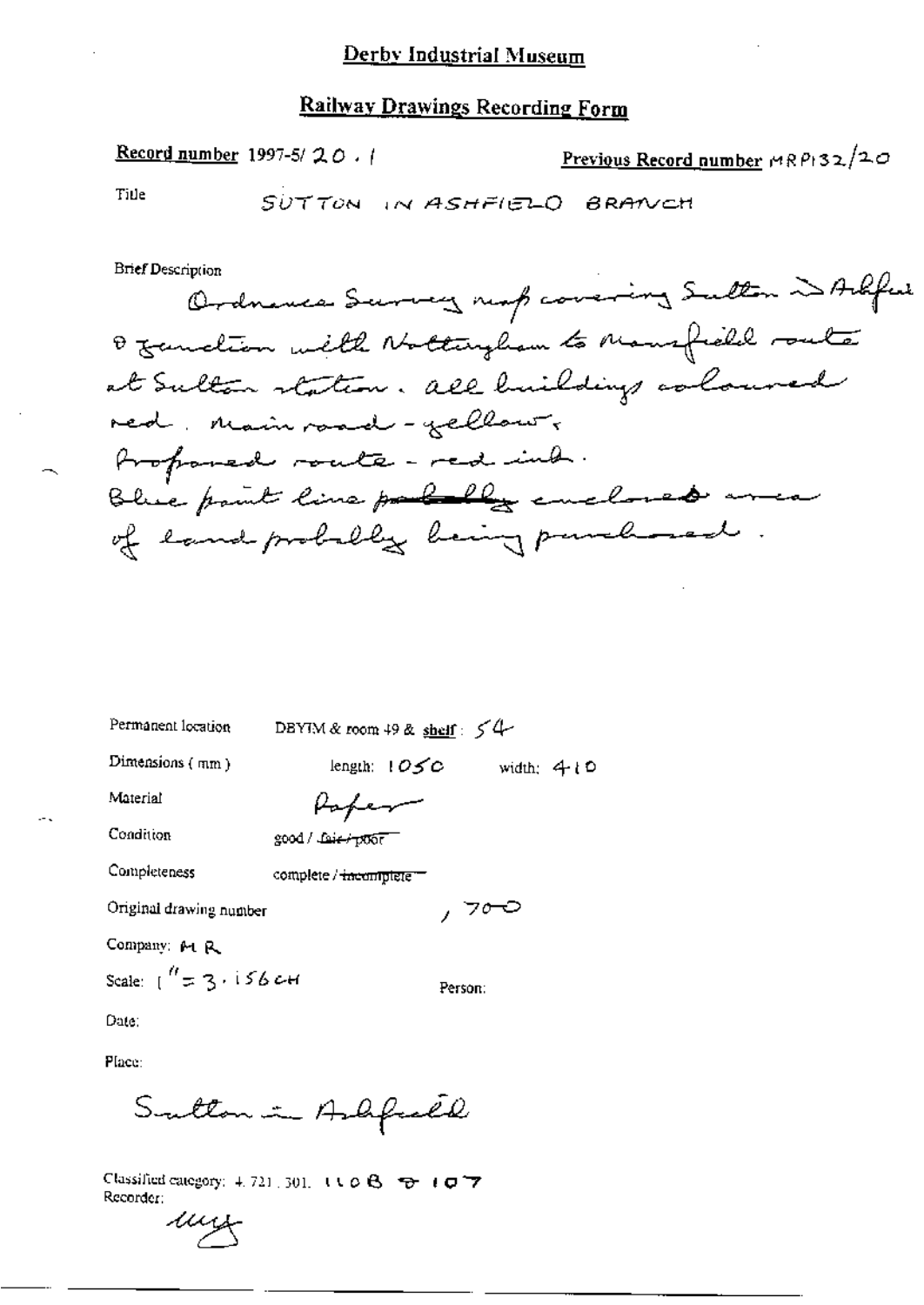Record number 1997-5/20.3 -. 4

Previous Record number  $\mu$  RP132/20

Title

∽.,

$$
\mathit{SUTTON-IN-ASHEIED} \quad BRANCH
$$

**Brief Description** 

$$
1997-5/20.4 - Lalel
$$

| Permanent location          | DBYIM & room 49 & shelf: $54$      |
|-----------------------------|------------------------------------|
| Dimensions $(mm)$           | length: 900<br>width: $57^\circ$ O |
| Material                    | Tracing cloth                      |
| Condition                   | good / <del>fair / poo</del> r     |
| Completeness                | complete / incomplete              |
| Onginal drawing number      | ه ج                                |
| Company: $M \, R$           |                                    |
| Scale: $i'' = 3.15CM$ HORIZ | Person:                            |
| Date:                       |                                    |

Place:

Sultan in Alfield

Classified category: 4, 721, 301,  $110B + 107$ Recorder: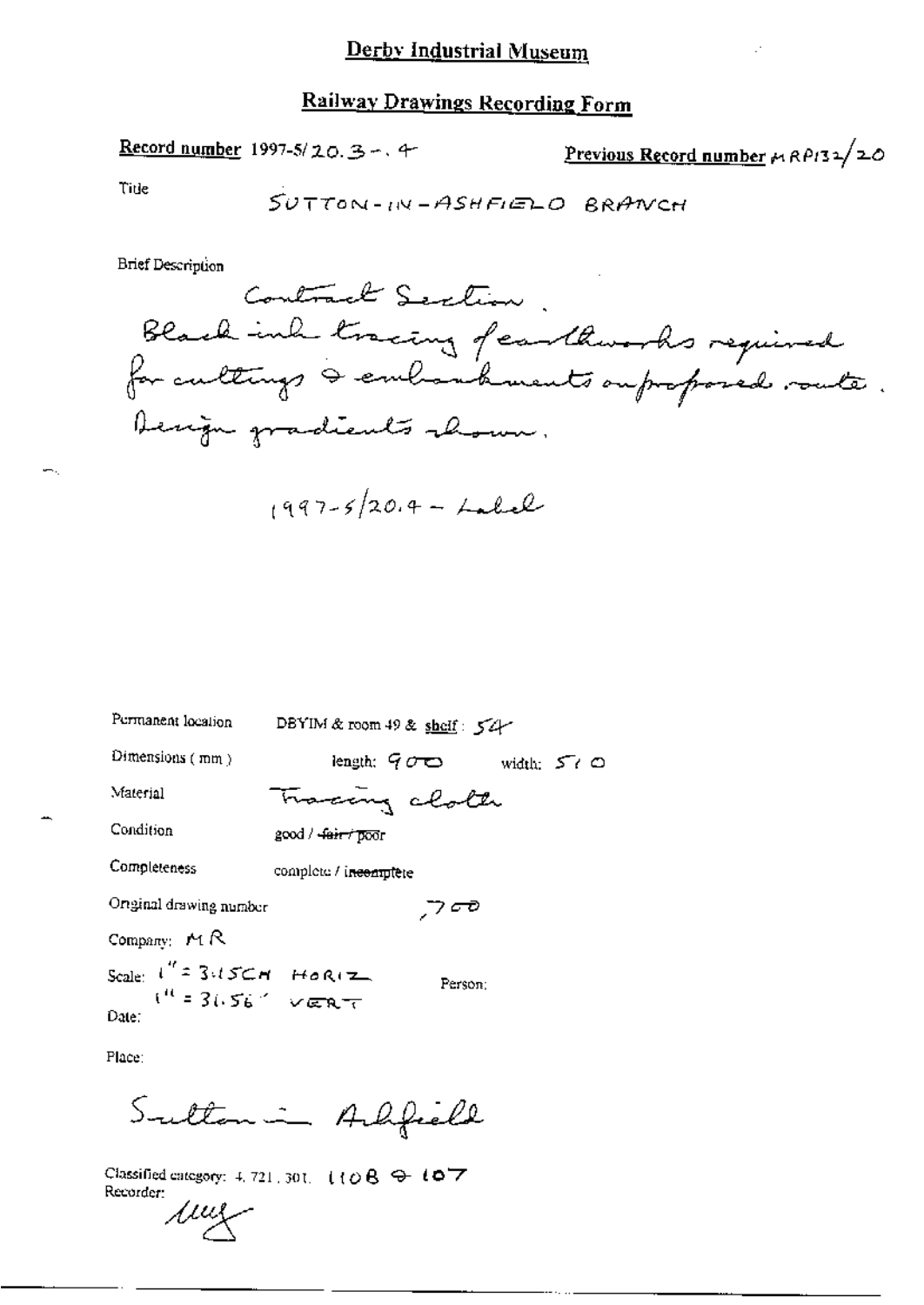Condition

Completeness

complete / meomplete

good / fair / poor

Original drawing number  $556$ 

Company: MR

Scale:  $1'' = 10^\circ$  Sactions:  $1'' = 6^\circ$ <br>Person:<br>Date: the 10 18 1902 Fromudlavelol (=20 Date: March 18, 1903

 $\mathcal{L}$ 

Place:

Mansfield

Classimos Classified category: 4, 721, 301, 10-7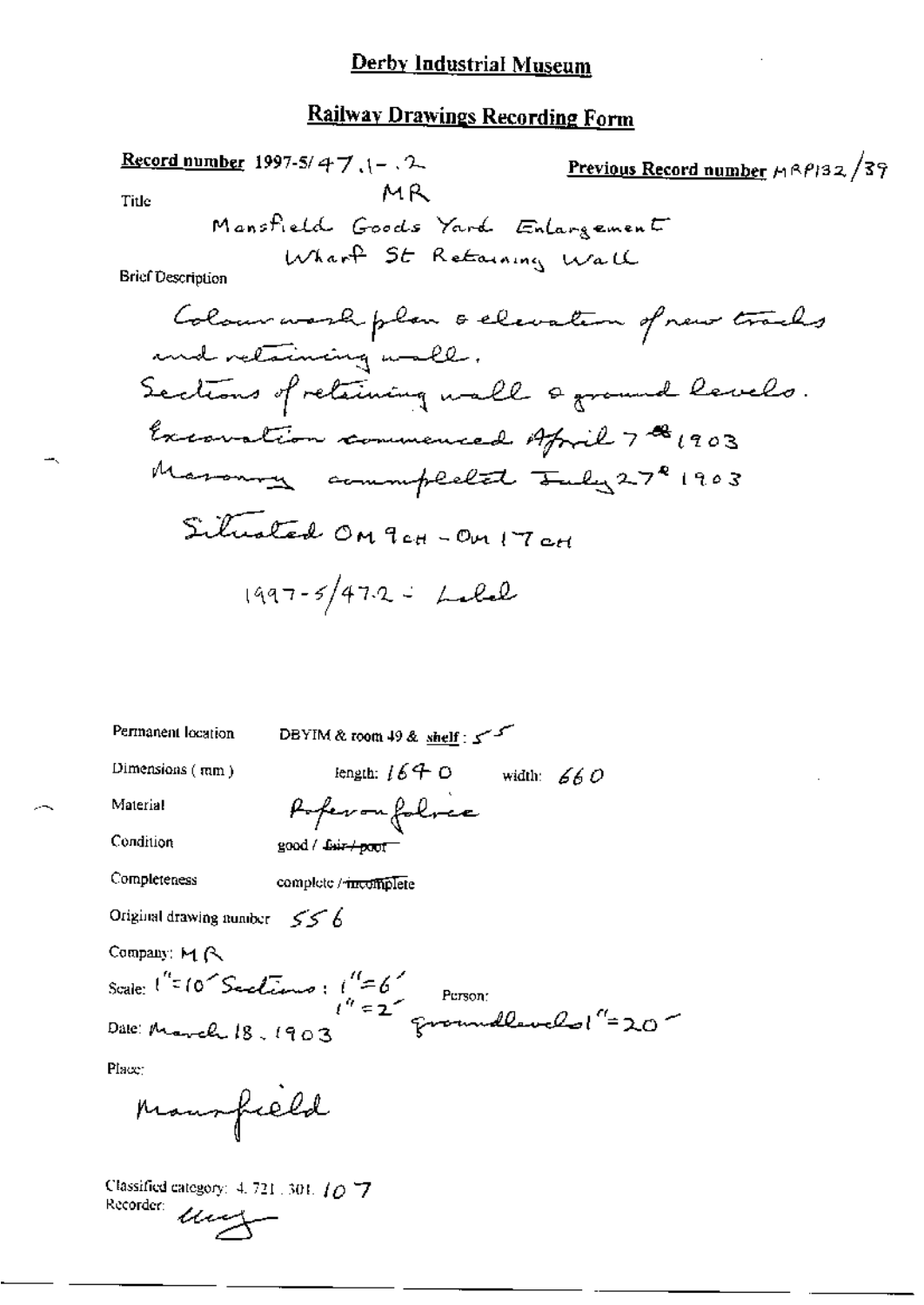#### **Railway Drawings Recording Form**

Record number 1997-5/200 Previous Record number MRP132/229 Midland Railway Title Mounfield and Rissalon Extension **Brief Description** Sections of route at namous locations in the tation area showing levels in blue, black seed. Permanent location DBYIM & room 49 & shelf:  $65$ length:  $975$  width:  $620$ Dimensions (mm) Rafer on Jabric Material Condition good / fair / poor Completeness complete / incomplete- $3426,314,76$ Original drawing number Company: MR Scale: HORIZ :  $I'' = 40$  PEET<br>VERT :  $I'' = 20$  PEET Person: Date: Place: Mansfield Station Classified category: 4.721, 301, 87-107

Recorder: *Live* 31.10.97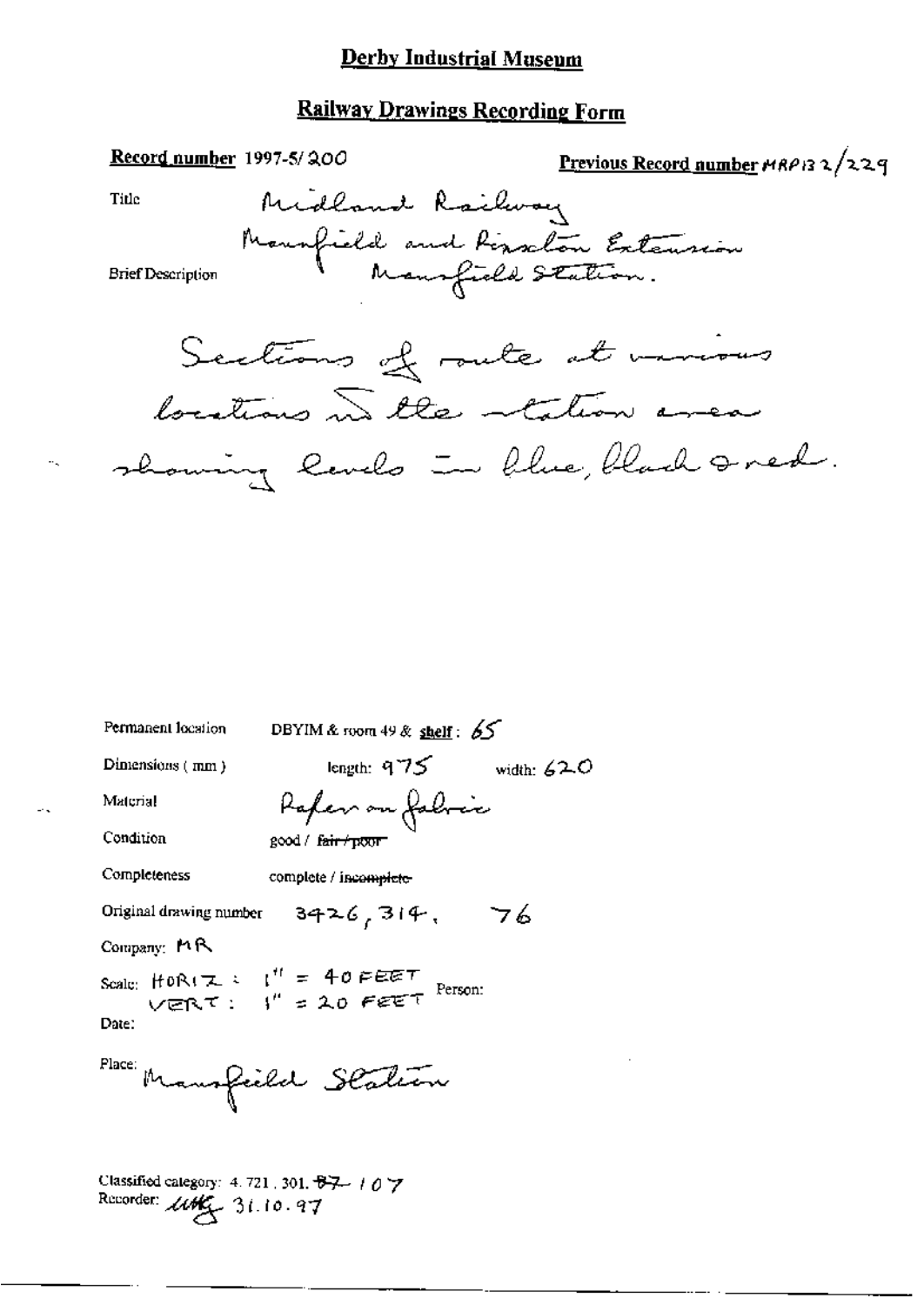Record number 1997-5/ $14$ Previous Record number  $MRP/32/14$ Land at Mansfield purchased from the late Mrs/ Title Pllizan **Brief Description** Plan showing parallese of land from Mrs Ellison adjacent to station.  $2800$  y got for  $2630$ Cofyrent to Payne, Eddison @ ?. 31 Oct 1863

Permanent location

DBYIM & room 49 & shelf: 54

Dimensions (mm)

length: 580 width:  $380$ 

, 653

Material

Paper good / fair 7 poor

Completeness

Condition

complete / incomplete

Original drawing number

Company: MR

Scale:  $1'' = 40$  Fee T

Date:  $30$  Oct  $1863$ 

Person:  $\overline{J} S G$ 

Place:

Mansfeeld

Classified category:  $4-721$ , 301,  $10\frac{1}{2}$ Rucorder: 1114